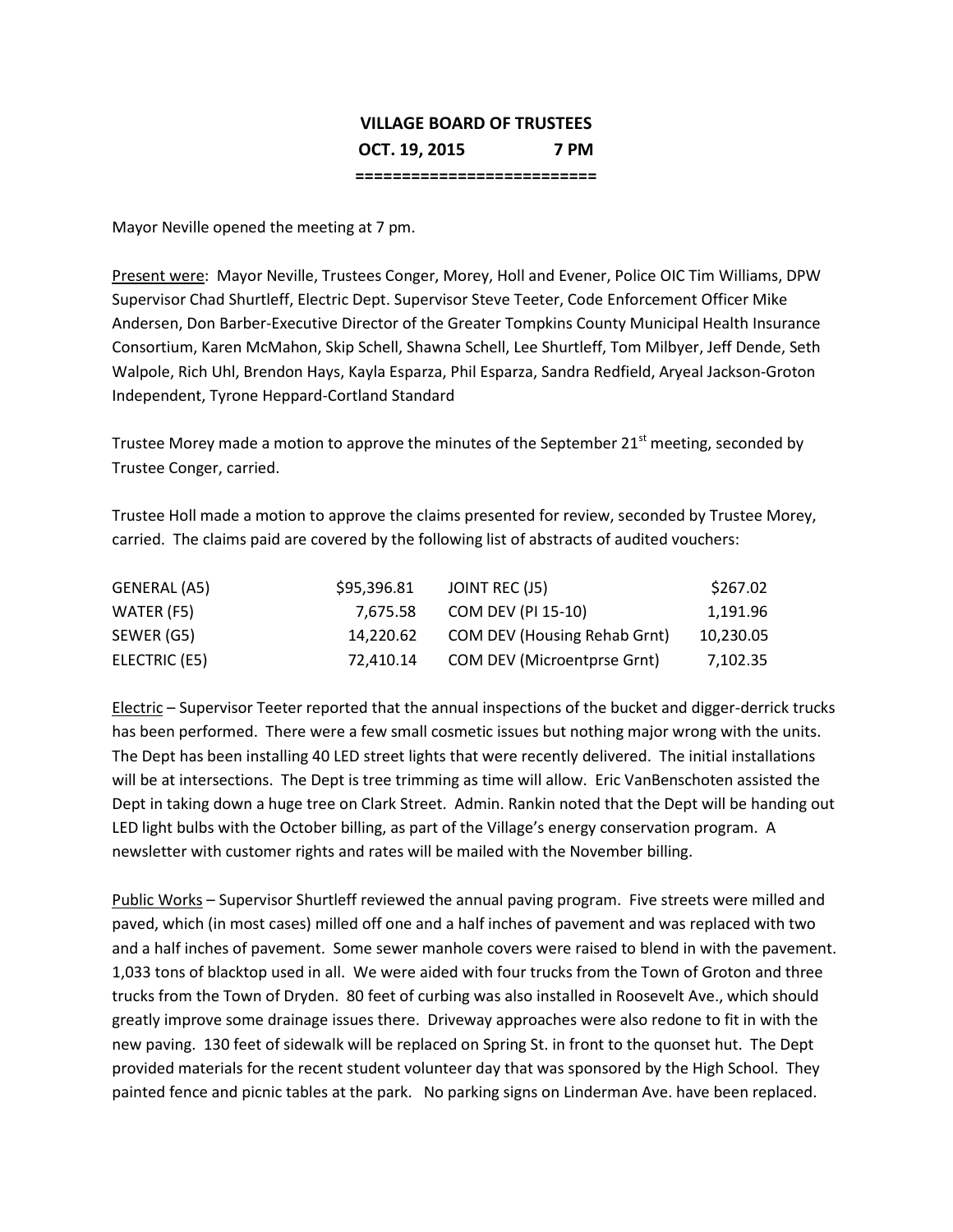Joint Recreation – Trustee Conger reported that the fall programs ran smoothly and will be ending soon. There was a cross country meet on Saturday at the Elementary School with 75 runners participating. Basketball and wrestling will begin soon. Committee is starting to make plans for the Cabin Fever Festival. The School District will no longer run background checks on volunteer coaches, we will contract with a firm to perform this service.

Youth Services – Trustee Conger reported on the "Achieving Youth Results" forum. Our youth are surveyed every two years on their thoughts. There will be another meeting on Nov.  $4<sup>th</sup>$  at 7 pm.

Police – Lt. Williams reported that there have been 1,247 calls to date, which is about 6 weeks ahead of last year. All Mode Communications was in to address the phone rollover issue. The laptop in the Impala no longer functions, Tim is looking into replacement cost. Fall firearms training will be held on Nov. 4, 5 and 10. The Dept has come up with a Facebook page. Officer Davenport is assisting with it's development.

Don Barber, Executive Director of the Greater Tompkins County Municipal Health Insurance Consortium came before the Board. He wanted to introduce the board members to the consortium and report on its progress. There are currently 18 members and there will be another one coming on in January. Smaller municipalities now of the advantage of not being community rated. The main duty of the consortium is to collect premiums and pay claims. Excellus acts as a third party administrator for the plan. At present, we have 2,300 contracts with 5,300 covered lives. Don reviewed sheet provided with various statistical information. 93% of all the money taken in goes toward to payment of claims. In comparison, Excellus, which is not-for-profit, their percentage is 85%. This is why the consortium's rate increase for 2016 will be 3%, next to 9 to 12% for other insurance carriers. The unencumbered fund balance at the beginning of 2015 was \$8.7 million. Don noted that Admin. Rankin and Trustee Conger have been very active in the consortium since the beginning. Admin. Rankin thanked Mr. Barber for his efforts in getting the consortium off the ground and its continued success.

Code Enforcement – Mike Andersen reported that he has 59 building inspections to perform and he has 34 to go before year end. He has 340 apartments and rooms to inspect and they have to, via Village local law, be inspected every year. 45 building permits year to date were issued with a value of \$539,000. 36 roofing and window permits were also issued. Mike reviewed the seven day warning he has to give for grass and trash.

## Public Comments:

Skip Schell – Thanked the Village Board for the meeting last month. There seems to be a lot more police presence. Reviewed an incident with a tenant of one of his neighbors moving out in the middle of the night.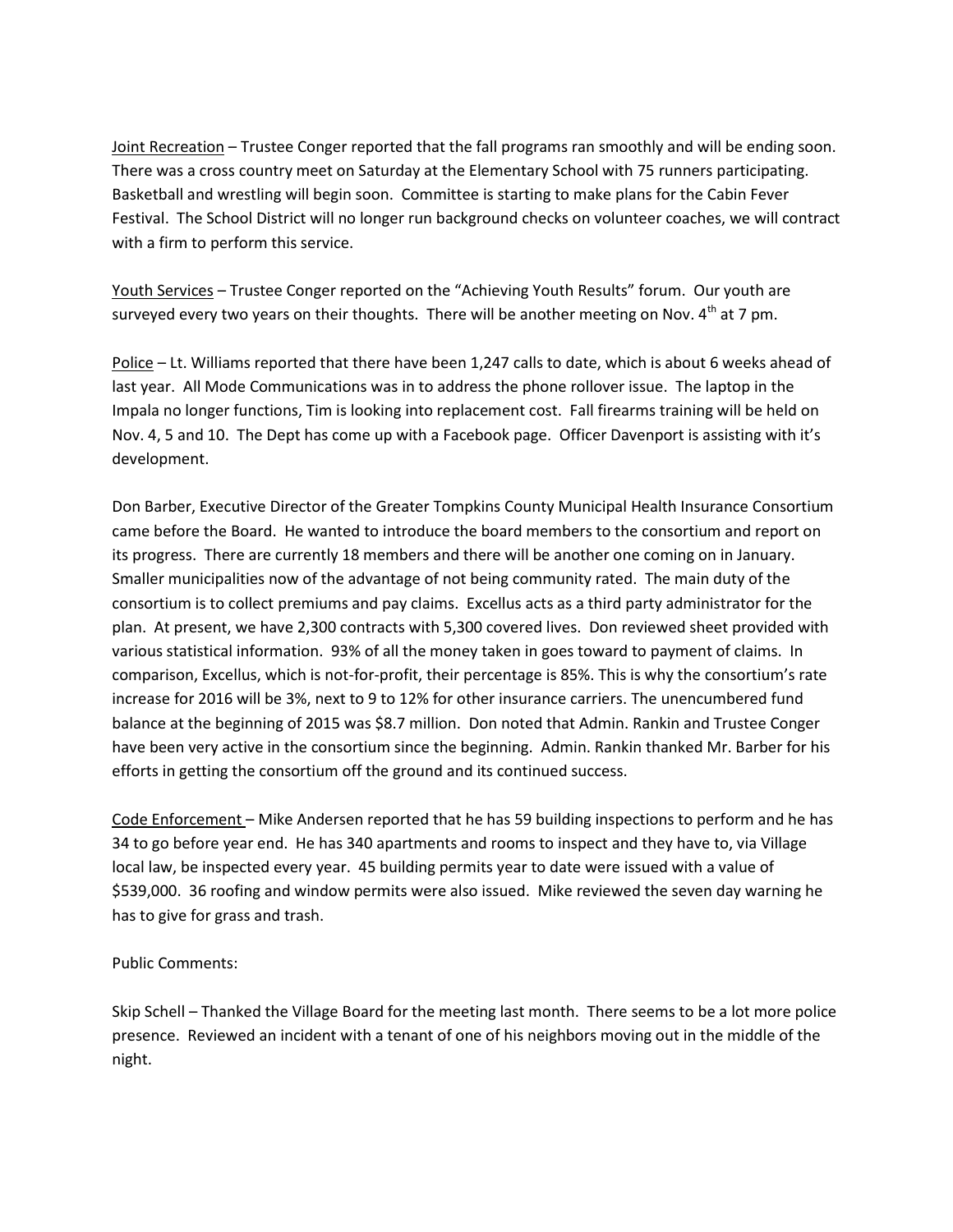Rich Uhl – Asked why he got served a copy of the local law adopted last month by the Sheriff's Dept. Admin. Rankin noted that those personally served the local law took effect immediately. He asked if all property owners whose zoning was changed got served. Admin. Rankin stated that only Mr. Uhl go served.

Seth Walpole – stated that he had heard a lot of good things about the Police Dept lately.

Trustee Holl asked Mike Andersen about the comment at the last meeting about 14 rooms with no kitchen facilities. Mike responded that code only requires a bathroom for every four rooms, there is no kitchen requirement.

Karen McMahon stated she is interested in when Neighborhood Watch will start. She has noticed more foot traffic and some bikes on Linderman Ave. She likes the increased police presence on Main St. She also appreciated the open forum at last month's meeting.

Trustee Conger moved for the adoption of the following resolution:

RESOLVED, THAT the Village Office, 143 Cortland St., be designated as the one polling place for the general village election to be held on Tuesday, March 15, 2016.

Seconded by Trustee Morey, carried.

Admin. Rankin reported that there has been some leaks in the lower roof at the Municipal Building. The water grows a mold while it sits on the roof and it plugs the drain. It has been suggested that another drain be put into the roof. Admin. Rankin will contact the contractor who installed the roof see what can be done.

Admin. Rankin reported that the Light Board does not feel that the flashing speed signs purchased through IEEP constitute energy conservation. They have asked that the IEEP funds be refurbished by the General Fund. Admin. Rankin stated we would have to see how the budget stands on when we would make this reimbursement. It may need to be spread out over two years.

It was noted that the Tompkins County Government Efficiency Plan that was submitted to the State in response to the "Tax Freeze" was not accepted by the State.

Lee Shurtleff noted that the paid driver has certainly helped. The Fire Dept. is considering adding a third full-time paramedic. This will be possible due to increase contribution by the Town ambulance contract. The Dept. is working on a application for renewal as a training agency. Ambulance call volume is 700 plus.

Trustee Conger made a motion to move into executive session to discuss a personnel matter in the Administration Dept. and a matter of pending litigation, seconded by Trustee Morey, carried.